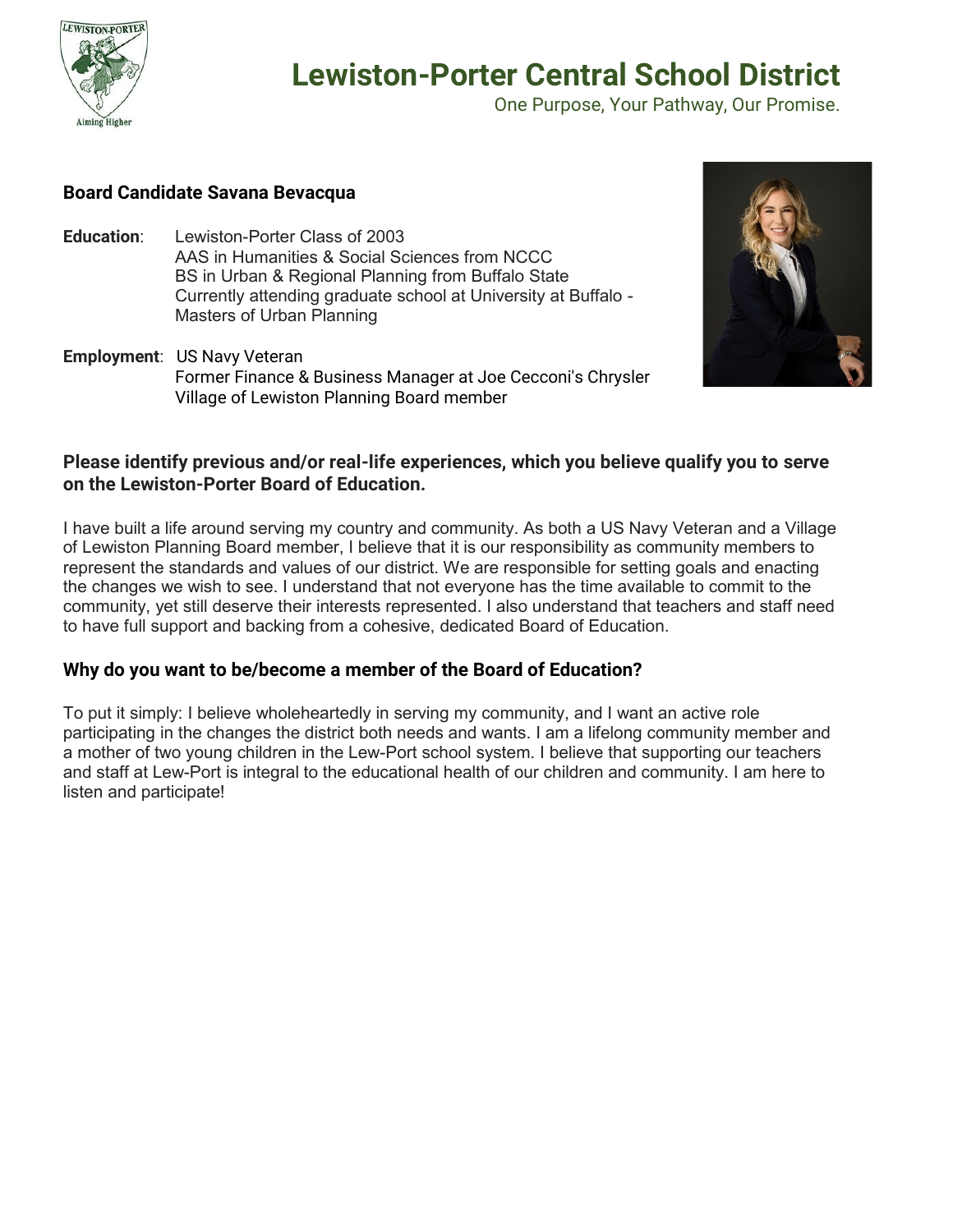

One Purpose, Your Pathway, Our Promise.

### **Board Candidate Chuck Barber**

- **Education**: HS graduate of Niagara Wheatfield (92); Associate Degree, Niagara County Community College Bachelor's in Business, Buffalo State
- **Employment:** 20 years' experience in non-profit work, working with individuals with developmental disabilities at Heritage Christian Services. Left there in 2015 to co-own/run Apple Granny restaurant. After 6 years of this, due to some increased family needs, I left this and currently work with the Niagara River Region Chamber of Commerce.



### **Please identify previous and/or real-life experiences, which you believe qualify you to serve on the Lewiston-Porter Board of Education.**

I believe my work experience and education makes me an excellent candidate for the school board. I have three children currently in the school system who are active in a variety of the school functions/sports. I have extensive board experience serving on the boards of the Lewiston Kiwanis, Hanci, Anchoring Hope and others in the past. I have been active in the boards/running of youth sports that my kids have been a part of as well.

## **Why do you want to be/become a member of the Board of Education?**

I would like to join the school board as it is important to me to be involved in both the school system and the community that my family is a part of. I have always tried to remain active in the community and my work with Apple Granny's and the Chamber has helped with that. I am a member of the Lewiston Kiwanis and have helped support many of their activities, including being the chairperson for the Peach Festival in the past. I feel I can add my professional work experience and love of this community to the school board.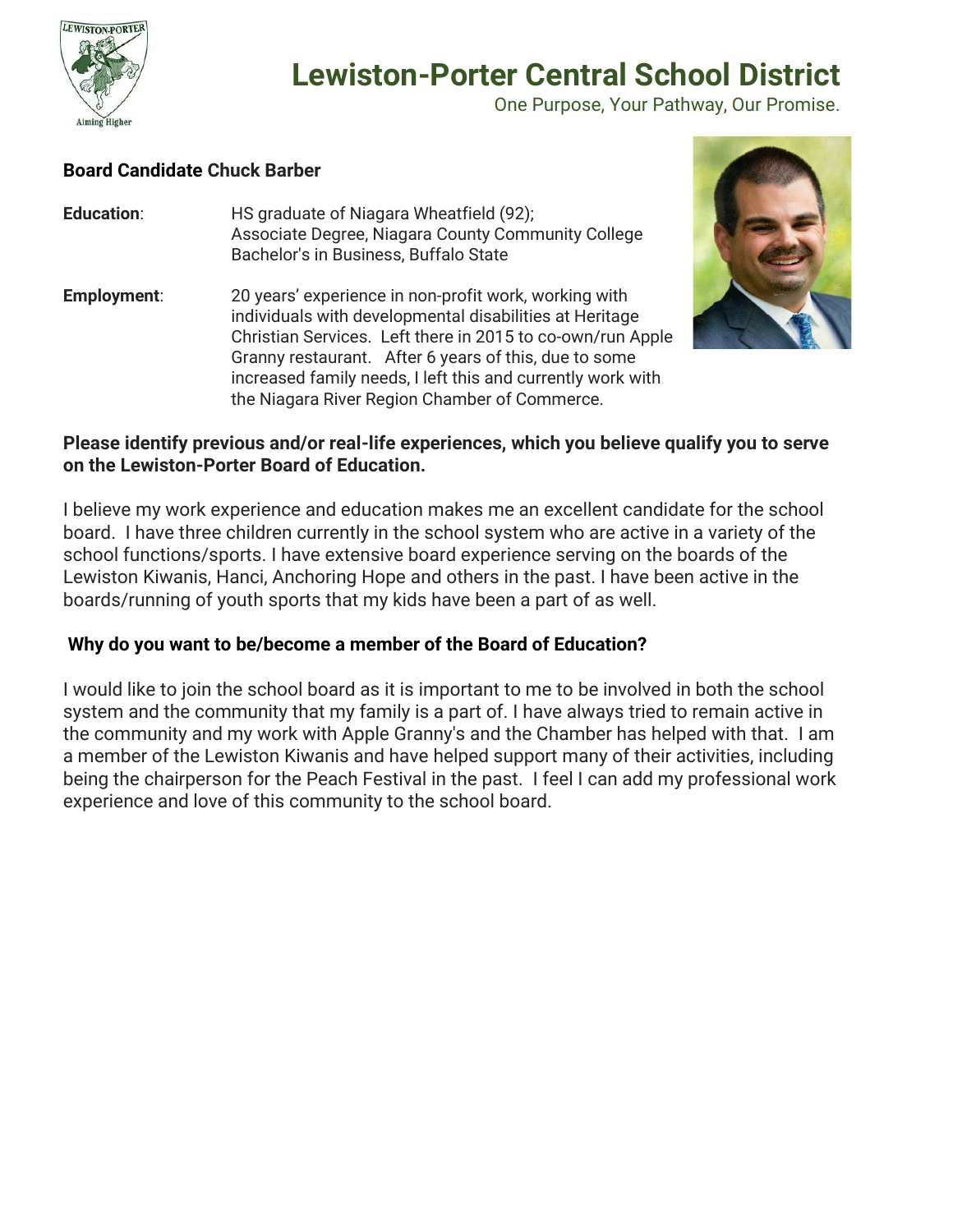

One Purpose, Your Pathway, Our Promise.

## **Board Candidate April Saks**

**Education**: Master's degree in Education, Mills College, Oakland, CA California Teaching Credential, Mills College, Oakland, CA Bachelor of Arts in Anthropology, Stanford University, Stanford, CA

**Employment**: Freelance editor



#### **Please identify previous and/or real-life experiences, which you believe qualify you to serve on the Lewiston-Porter Board of Education.**

I've always been interested in the education and well-being of children. After college, before becoming a credentialed teacher, I took on a variety of jobs that were education-related, from dissecting cows' eyes at San Francisco's hands-on Exploratorium museum to facilitating children's groups through Kids' Turn, a support program for children whose families were going through separation and divorce. I also collected data for a nationwide educational research project. I later earned my teaching credential and Master's degree in education, working as an ESL and reading specialist at several elementary schools in northern and central California. While teaching, I worked on the school site plan as a Leadership Team member, and I served as a coordinator of a K-12 student writing initiative as part of the Bay Area School Reform Collaborative.

#### **Why do you want to be/become a member of the Board of Education?**

In 2010, I moved with my husband and twin toddlers to Lewiston. When my kids entered kindergarten at Lewiston-Porter, I was excited to continue being involved with education—this time as a parent. I volunteered in classrooms, and helped with multi-age events and special programs like One District One Book. I believe these activities reinforced the importance of support for our students' academic, physical, and emotional wellbeing. At the same time, I became involved in education in new ways by volunteering to interview local applicants to Stanford (where I went to college), and becoming a college essay editor, working with high school seniors to express their ideas effectively as they apply to colleges across the country. Working with high school seniors, in combination with my work in other grade levels has given me an appreciation of the K-12 experience overall.

Last July, I eagerly became a part of the Lewiston Porter Board of Education when there was an open position. Since that time, I have learned a lot while participating in board meetings and work sessions, attending committee meetings, completing the necessary school board training and attending school events. Since moving to this area, I've enjoyed being a part of the Lewiston Porter community, and as an educator, a parent and a current school board member, I would welcome the opportunity to continue this work. Thank you for your consideration.